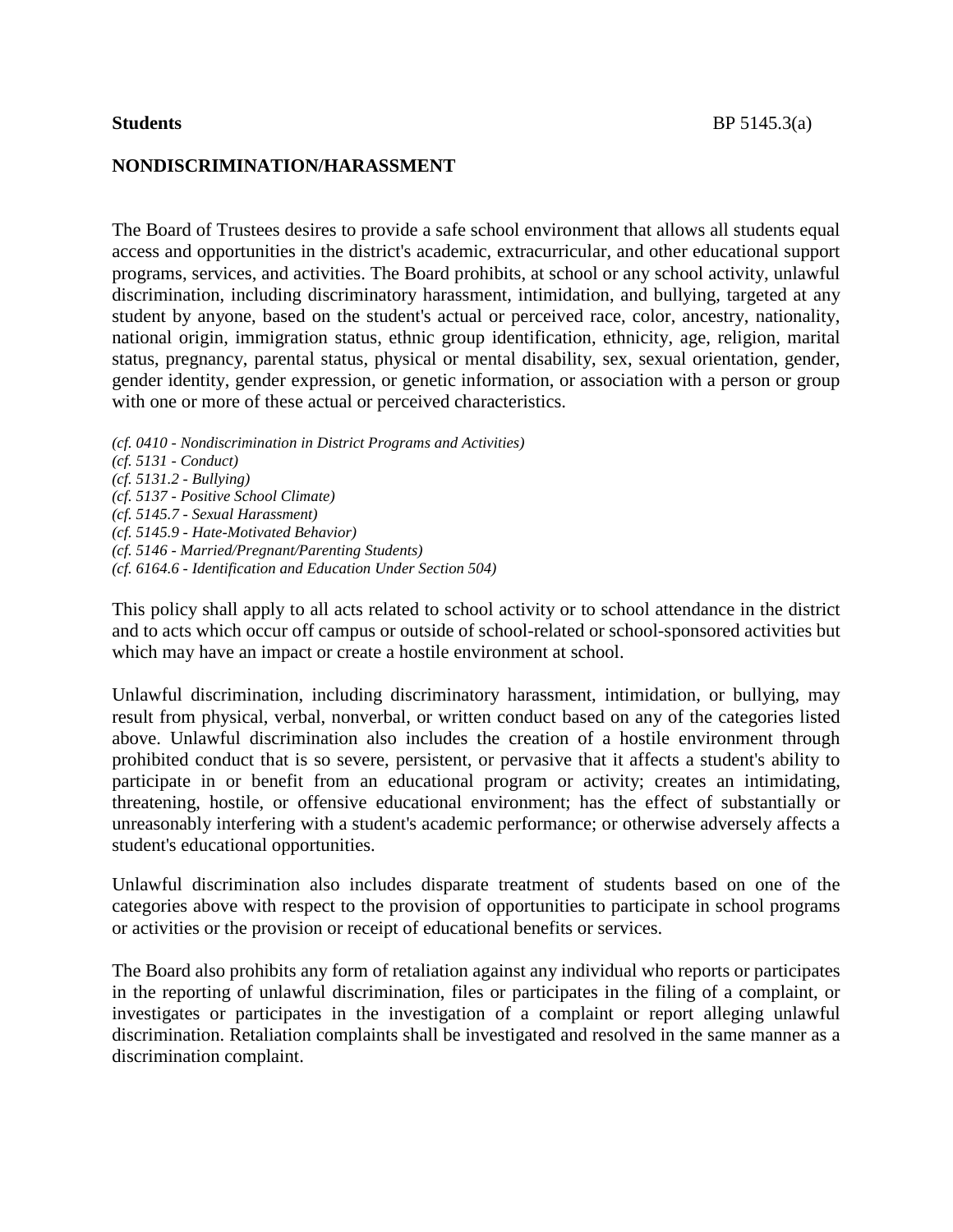The Superintendent/Principal or designee shall facilitate students' access to the educational program by publicizing the district's nondiscrimination policy and related complaint procedures to students, parents/guardians, and employees. He/she shall provide training and information on the scope and use of the policy and complaint procedures and take other measures designed to increase the school community's understanding of the requirements of law related to discrimination. The Superintendent/Principal or designee shall regularly review the implementation of the district's nondiscrimination policies and practices and, as necessary, shall take action to remove any identified barrier to student access to or participation in the district's educational program. He/she shall report his/her findings and recommendations to the Board after each review.

*(cf. 1312.3 - Uniform Complaint Procedures) (cf. 1330 - Use of Facilities) (cf. 4131 - Staff Development) (cf. 4231 - Staff Development) (cf. 4331 - Staff Development) (cf. 6145 - Extracurricular and Cocurricular Activities) (cf. 6145.2 - Athletic Competition) (cf. 6164.2 - Guidance/Counseling Services)*

Regardless of whether a complainant complies with the writing, timeline, and/or other formal filing requirements, all complaints alleging unlawful discrimination, including discriminatory harassment, intimidation, or bullying, shall be investigated and prompt action taken to stop the discrimination, prevent recurrence, and address any continuing effect on students.

Students who engage in unlawful discrimination, including discriminatory harassment, intimidation, retaliation, or bullying, in violation of law, Board policy, or administrative regulation shall be subject to appropriate consequence or discipline, which may include suspension or expulsion when the behavior is severe or pervasive as defined in Education Code 48900.4. Any employee who permits or engages in prohibited discrimination, including discriminatory harassment, intimidation, retaliation, or bullying, shall be subject to disciplinary action, up to and including dismissal.

*(cf. 4118 - Dismissal/Suspension/Disciplinary Action)*

- *(cf. 4119.21/4219.21/4319.21 - Professional Standards)*
- *(cf. 4218 - Dismissal/Suspension/Disciplinary Action)*
- *(cf. 5144 - Discipline)*

- *(cf. 5144.2 - Suspension and Expulsion/Due Process (Students with Disabilities))*
- *(cf. 5145.2 - Freedom of Speech/Expression)*

*<sup>(</sup>cf. 5144.1 - Suspension and Expulsion/Due Process)*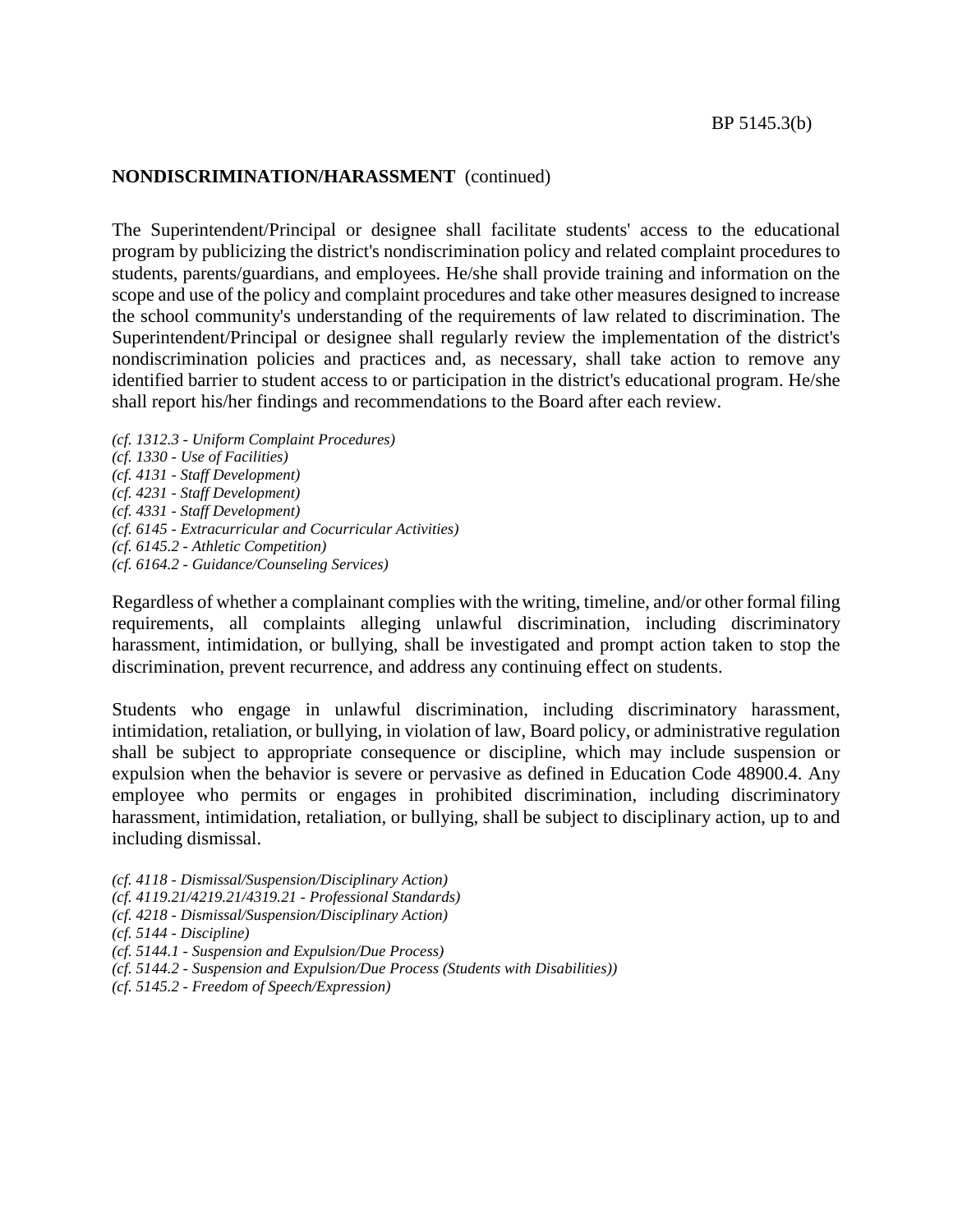#### **Record-Keeping**

The Superintendent/Principal or designee shall maintain a record of all reported cases of unlawful discrimination, including discriminatory harassment, intimidation, or bullying, to enable the district to monitor, address, and prevent repetitive prohibited behavior in the district.

BP 5145.3(c)

#### **NONDISCRIMINATION/HARASSMENT** (continued)

*(cf. 3580 - District Records)*

*Legal Reference:*

*EDUCATION CODE 200-262.4 Prohibition of discrimination 48900.3 Suspension or expulsion for act of hate violence 48900.4 Suspension or expulsion for threats or harassment 48904 Liability of parent/guardian for willful student misconduct 48907 Student exercise of free expression 48950 Freedom of speech 48985 Translation of notices 49020-49023 Athletic programs 51500 Prohibited instruction or activity 51501 Prohibited means of instruction 60044 Prohibited instructional materials CIVIL CODE 1714.1 Liability of parents/guardians for willful misconduct of minor GOVERNMENT CODE 11135 Nondiscrimination in programs or activities funded by state PENAL CODE 422.55 Definition of hate crime 422.6 Crimes, harassment CODE OF REGULATIONS, TITLE 5 432 Student record 4600-4670 Uniform complaint procedures 4900-4965 Nondiscrimination in elementary and secondary education programs UNITED STATES CODE, TITLE 20 1681-1688 Title IX of the Education Amendments of 1972 12101-12213 Title II equal opportunity for individuals with disabilities UNITED STATES CODE, TITLE 29 794 Section 504 of Rehabilitation Act of 1973 UNITED STATES CODE, TITLE 42 2000d-2000e-17 Title VI and Title VII Civil Rights Act of 1964, as amended 2000h-2-2000h-6 Title IX of the Civil Rights Act of 1964 6101-6107 Age Discrimination Act of 1975 CODE OF FEDERAL REGULATIONS, TITLE 28 35.107 Nondiscrimination on basis of disability; complaints CODE OF FEDERAL REGULATIONS, TITLE 34*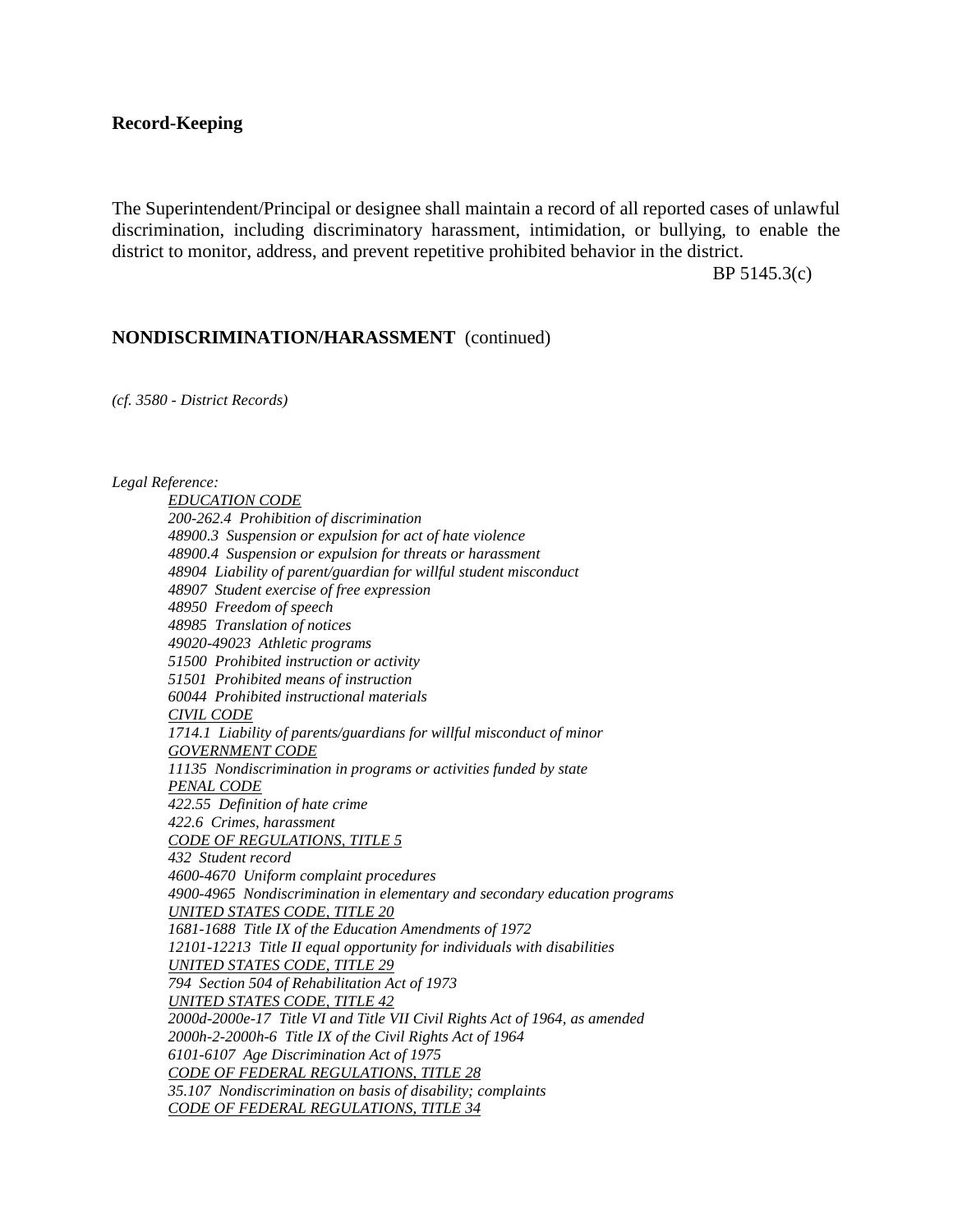*99.31 Disclosure of personally identifiable information 100.3 Prohibition of discrimination on basis of race, color or national origin 104.7 Designation of responsible employee for Section 504 106.8 Designation of responsible employee for Title IX 106.9 Notification of nondiscrimination on basis of sex 110.25 Prohibition of discrimination based on age COURT DECISIONS Donovan v. Poway Unified School District, (2008) 167 Cal.App.4th 567 Flores v. Morgan Hill Unified School District, (2003) 324 F.3d 1130*

*Management Resources: (see next page)*

BP 5145.3(d)

#### **NONDISCRIMINATION/HARASSMENT** (continued)

#### *Management Resources:*

*CSBA PUBLICATIONS Updated Legal Guidance: Protecting Transgender and Gender Nonconforming Students Against Sex Discrimination, July 2016 CALIFORNIA OFFICE OF THE ATTORNEY GENERAL PUBLICATIONS Promoting a Safe and Secure Learning Environment for All: Guidance and Model Policies to Assist California's K-12 Schools in Responding to Immigration Issues, April 2018 FIRST AMENDMENT CENTER PUBLICATIONS Public Schools and Sexual Orientation: A First Amendment Framework for Finding Common Ground, 2006 U.S. DEPARTMENT OF EDUCATION, OFFICE FOR CIVIL RIGHTS PUBLICATIONS Examples of Policies and Emerging Practices for Supporting Transgender Students, May 2016 Dear Colleague Letter: Title IX Coordinators, April 2015 Dear Colleague Letter: Harassment and Bullying, October 2010 Notice of Non-Discrimination, Fact Sheet, August 2010 WEB SITES CSBA: http://www.csba.org California Department of Education: http://www.cde.ca.gov California Safe Schools Coalition: http://www.casafeschools.org California Office of the Attorney General: http://oag.ca.gov First Amendment Center: http://www.firstamendmentcenter.org National School Boards Association: http://www.nsba.org U.S. Department of Education, Office for Civil Rights: http://www.ed.gov/about/offices/list/ocr*

Policy **CUDDEBACK UNION ELEMENTARY SCHOOL DISTRICT** adopted: December 11, 2019 Carlotta, California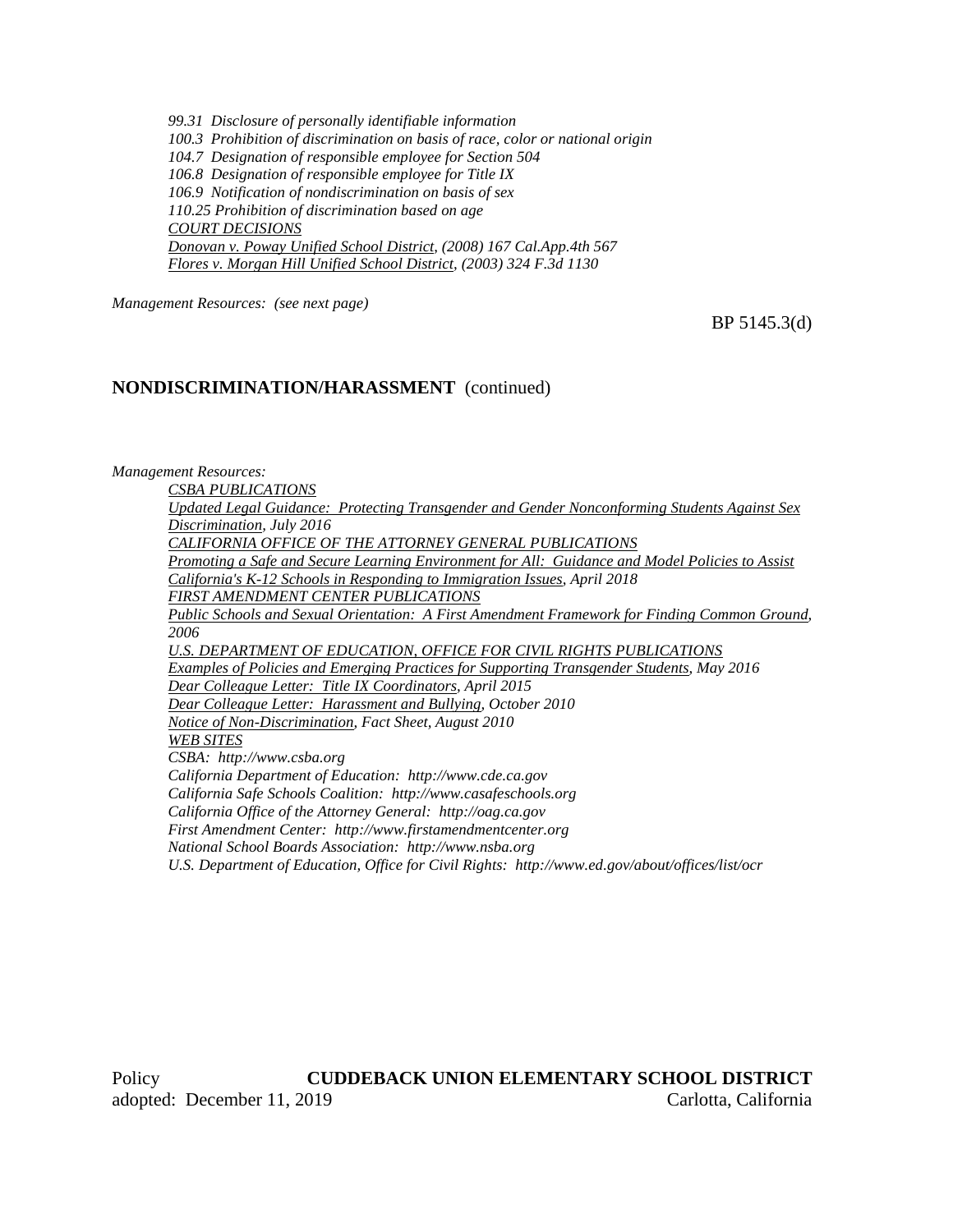#### **NONDISCRIMINATION/HARASSMENT**

The district designates the individual(s) identified below as the employee(s) responsible for coordinating the district's efforts to comply with applicable state and federal civil rights laws, including Title IX of the Education Amendments of 1972, Section 504 of the Rehabilitation Act of 1973, Title II of the Americans with Disabilities Act, and the Age Discrimination Act of 1975, and to answer inquiries regarding the district's nondiscrimination policies. The individual(s) shall also serve as the compliance officer(s) specified in AR 1312.3 - Uniform Complaint Procedures as the responsible employee to handle complaints alleging unlawful discrimination targeting a student, including discriminatory harassment, intimidation, or bullying, based on the student's actual or perceived race, color, ancestry, nationality, national origin, immigration status, ethnic group identification, ethnicity, age, religion, marital status, pregnancy, parental status, physical or mental disability, sex, sexual orientation, gender, gender identity, gender expression, genetic information, or any other legally protected status or association with a person or group with one or more of these actual or perceived characteristics. The coordinator/compliance officer(s) may be contacted at: (Education Code 234.1; 5 CCR 4621)

Superintendent/Principal PO Box 7 Carlotta, CA 95528 707-768-3372 office@cuddebackschool.org

*(cf. 1312.1 - Complaints Concerning District Employees) (cf. 1312.3 - Uniform Complaint Procedures)*

### **Measures to Prevent Discrimination**

To prevent unlawful discrimination, including discriminatory harassment, intimidation, retaliation, and bullying, of students at school or in school activities and to ensure equal access of all students to the educational program, the Superintendent/Principal or designee shall implement the following measures:

- 1. Publicize the district's nondiscrimination policy and related complaint procedures, including the coordinator/compliance officer's contact information, to students, parents/guardians, employees, volunteers, and the general public by posting them on the district's web site and other prominent locations and providing easy access to them through district-supported social media, when available.
- 2. Post in a prominent and conspicuous location on the district web sites information regarding Title IX prohibitions against discrimination based on a student's sex, gender, gender identity, pregnancy, and parental status, including the following: (Education Code 221.61)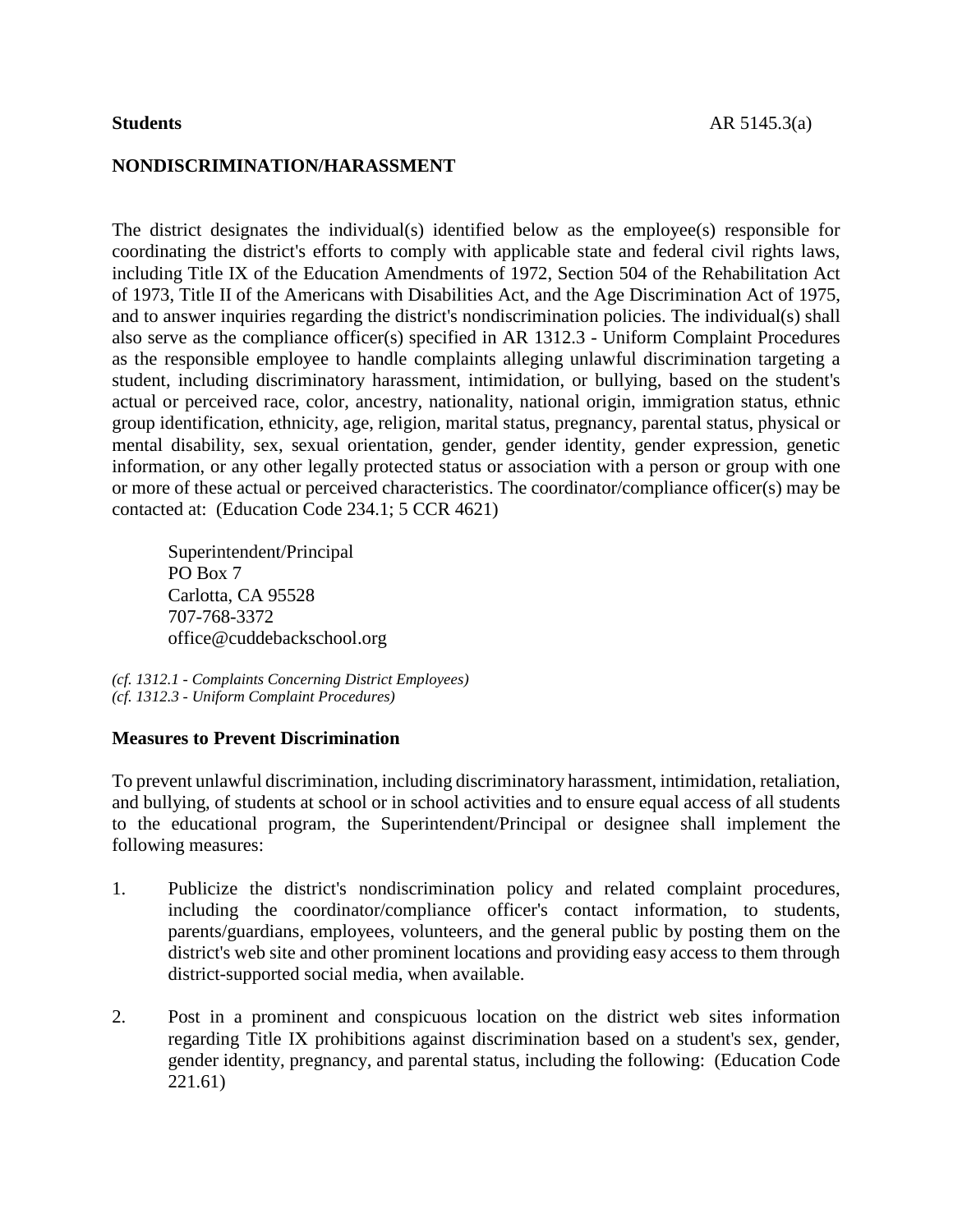- a. The name and contact information of the district's Title IX coordinator, including the phone number and email address
- b. The rights of students and the public and the responsibilities of the district under Title IX, including a list of rights as specified in Education Code 221.8 and web links to information about those rights and responsibilities located on the web sites of the Office for Equal Opportunity and the U.S. Department of Education's Office for Civil Rights (OCR)
- c. A description of how to file a complaint of noncompliance with Title IX in accordance with AR 1312.3 - Uniform Complaint Procedures, which shall include:
	- (1) An explanation of the statute of limitations within which a complaint must be filed after an alleged incident of discrimination has occurred and how a complaint may be filed beyond the statute of limitations
	- (2) An explanation of how the complaint will be investigated and how the complainant may further pursue the complaint, including web links to this information on the OCR's web site
	- (3) A web link to the OCR complaints form and the contact information for the office, including the phone number and email address for the office

*(cf. 1113 - District and School Web Sites) (cf. 1114 - District-Sponsored Social Media)*

- 3. Provide to students a handbook that contains age-appropriate information that clearly describes the district's nondiscrimination policy, procedures for filing a complaint, and resources available to students who feel that they have been the victim of any such behavior. (Education Code 234.1)
- 4. Annually notify all students and parents/guardians of the district's nondiscrimination policy, including its responsibility to provide a safe, nondiscriminatory school environment for all students, including transgender and gender-nonconforming students. The notice shall inform students and parents/guardians that they may request to meet with the compliance officer to determine how best to accommodate or resolve concerns that may arise from the district's implementation of its nondiscrimination policies. The notice shall also inform all students and parents/guardians that, to the extent possible, the district will address any individual student's interests and concerns in private.

*(cf. 5145.6 - Parental Notifications)*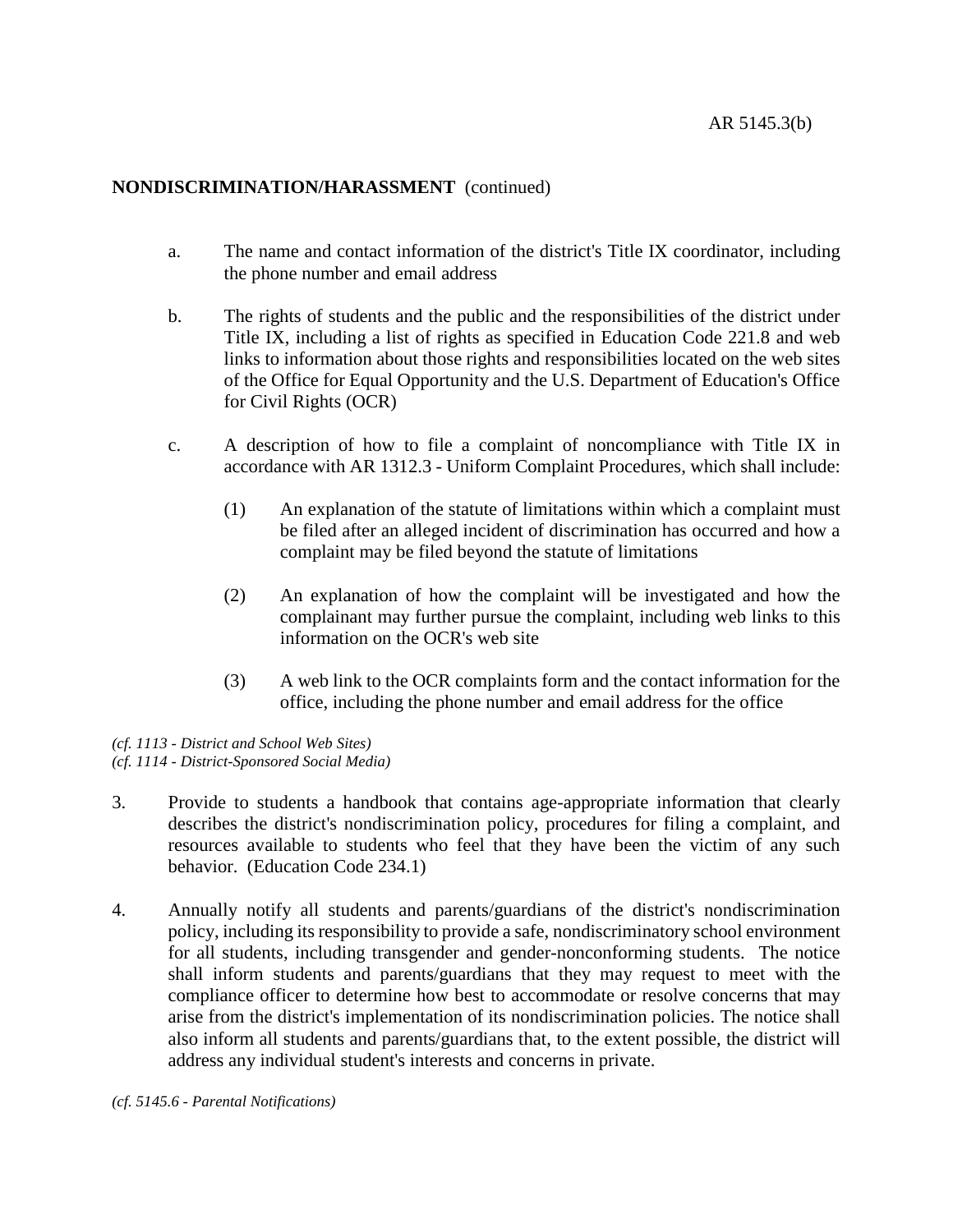5. The Superintendent/Principal or designee shall ensure that students and parents/guardians, including those with limited English proficiency, are notified of how to access the relevant information provided in the district's nondiscrimination policy and related complaint procedures, notices, and forms in a language they can understand.

If 15 percent or more of students enrolled in the district speak a single primary language other than English, the district's policy, regulation, forms, and notices concerning nondiscrimination shall be translated into that language in accordance with Education Code 234.1 and 48985. In all other instances, the district shall ensure meaningful access to all relevant information for parents/guardians with limited English proficiency.

- 6. Provide to students, employees, volunteers, and parents/guardians age-appropriate training and information regarding the district's nondiscrimination policy; what constitutes prohibited discrimination, including discriminatory harassment, intimidation, retaliation, or bullying; how and to whom a report of an incident should be made; and how to guard against segregating or stereotyping students when providing instruction, guidance, supervision, or other services to them. Such training and information shall include details of guidelines the district may use to provide a discrimination-free environment for all district students, including transgender and gender-nonconforming students.
- *(cf. 1240 - Volunteer Assistance) (cf. 4131 - Staff Development) (cf. 4231 - Staff Development)*
- *(cf. 4331 - Staff Development)*
- 7. At the beginning of each school year, inform school employees that any employee who witnesses any act of unlawful discrimination, including discriminatory harassment, intimidation, or bullying, against a student is required to intervene if it is safe to do so. (Education Code 234.1)
- 8. At the beginning of each school year, inform each principal or designee of the district's responsibility to provide appropriate assistance or resources to protect students from threatened or potentially discriminatory behavior and ensure their privacy rights.

### **Enforcement of District Policy**

The Superintendent/Principal or designee shall take appropriate actions to reinforce BP 5145.3 - Nondiscrimination/Harassment. As needed, these actions may include any of the following:

AR 5145.3(d)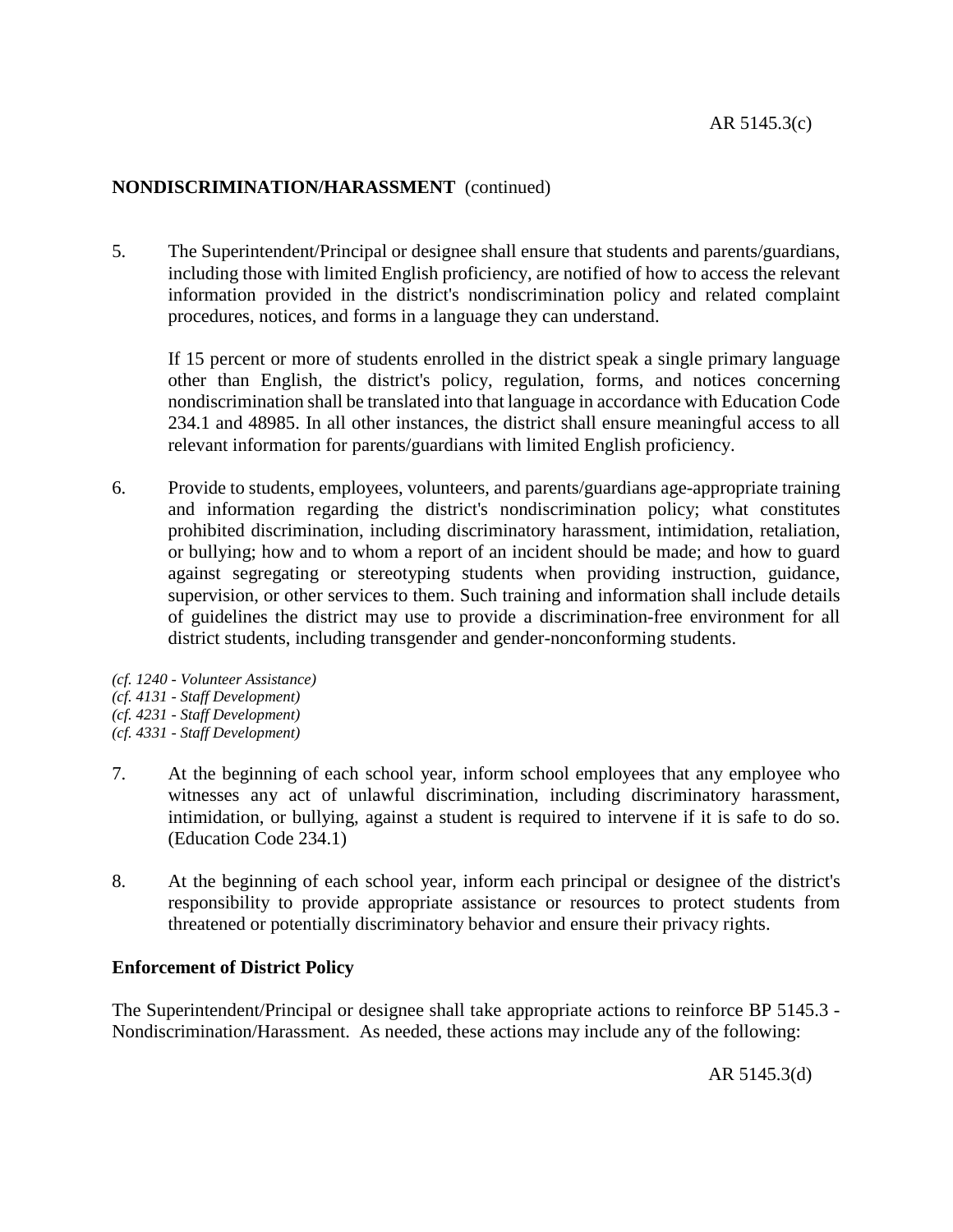# 1. Removing vulgar or offending graffiti

#### *(cf. 5131.5 - Vandalism and Graffiti)*

- 2. Providing training to students, staff, and parents/guardians about how to recognize unlawful discrimination, how to report it or file a complaint, and how to respond
- 3. Disseminating and/or summarizing the district's policy and regulation regarding unlawful discrimination
- 4. Consistent with laws regarding the confidentiality of student and personnel records, communicating to students, parents/guardians, and the community the school's response plan to unlawful discrimination or harassment

*(cf. 4112.6/4212.6/4312.6 - Personnel Files) (cf. 4119.23/4219.23/4319.23 - Unauthorized Release of Confidential/Privileged Information) (cf. 5125 - Student Records)*

5. Taking appropriate disciplinary action against students, employees, and anyone determined to have engaged in wrongdoing in violation of district policy, including any student who is found to have filed a complaint of discrimination that he/she knew was not true

*(cf. 4118 - Dismissal/Suspension/Disciplinary Action) (cf. 4218 - Dismissal/Suspension/Disciplinary Action) (cf. 5144 - Discipline) (cf. 5144.1 - Suspension and Expulsion/Due Process) (cf. 5144.2 - Suspension and Expulsion/Due Process (Students with Disabilities)) (cf. 6159.4 - Behavioral Interventions for Special Education Students)*

# **Process for Initiating and Responding to Complaints**

Any student who feels that he/she has been subjected to unlawful discrimination described above or in district policy is strongly encouraged to immediately contact the compliance officer, principal, or any other staff member. In addition, any student who observes any such incident is strongly encouraged to report the incident to the compliance officer or principal, whether or not the alleged victim files a complaint.

Any school employee who observes an incident of unlawful discrimination, including discriminatory harassment, intimidation, retaliation, or bullying, or to whom such an incident is reported shall report the incident to the compliance officer or principal within a school day, whether or not the alleged victim files a complaint.

Any school employee who witnesses an incident of unlawful discrimination, including discriminatory harassment, intimidation, retaliation, or bullying, shall immediately intervene to stop the incident when it is safe to do so. (Education Code 234.1)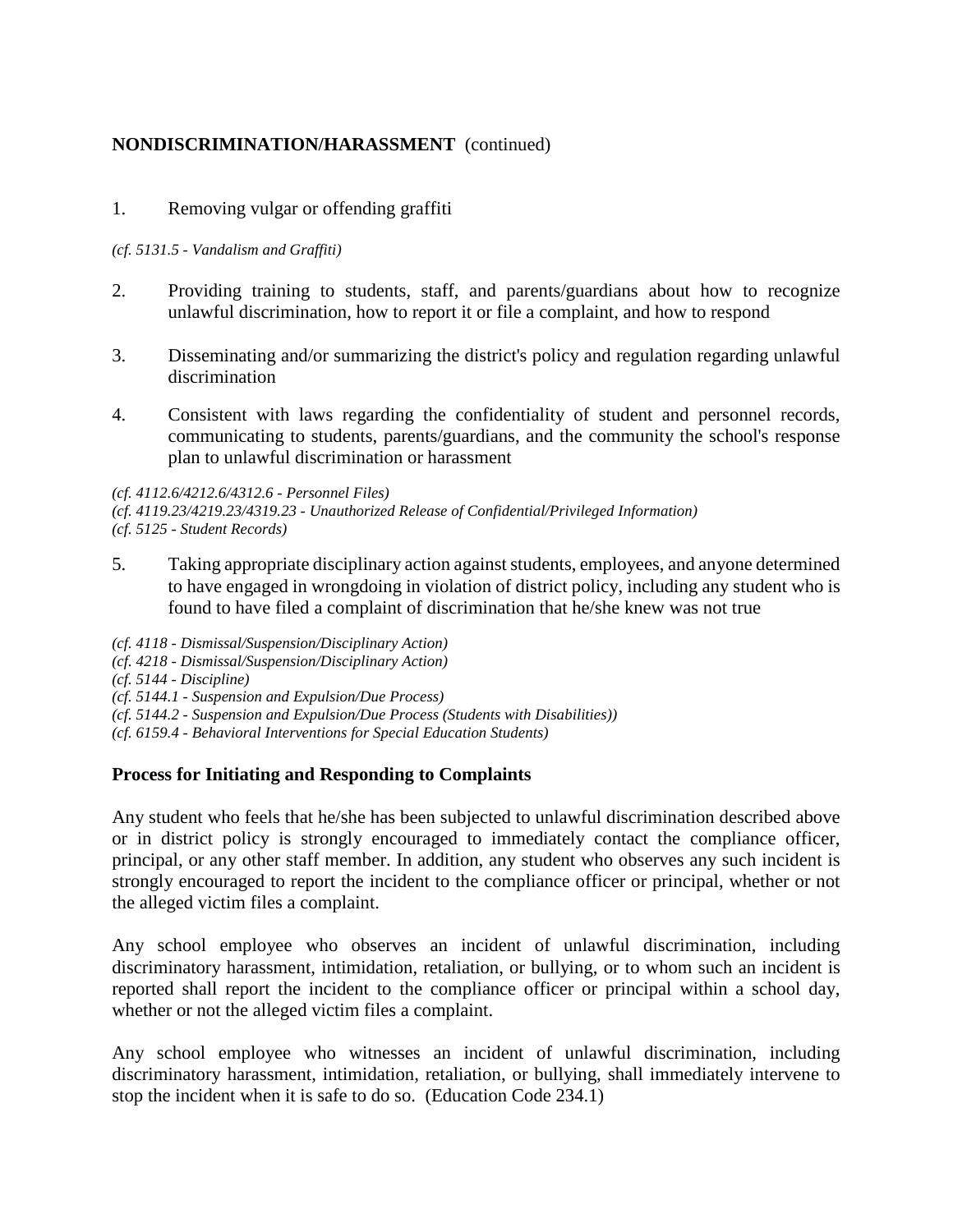When a verbal report of unlawful discrimination, including discriminatory harassment, intimidation, retaliation, or bullying, is made to or received by the principal or compliance officer, he/she shall make a note of the report and encourage the student or parent/guardian to file the complaint in writing, pursuant to the provisions in AR 1312.3 - Uniform Complaint Procedures. Once notified verbally or in writing, the principal or compliance officer shall begin the investigation and shall implement immediate measures necessary to stop the discrimination and ensure that all students have access to the educational program and a safe school environment. Any interim measures adopted to address unlawful discrimination shall, to the extent possible, not disadvantage the complainant or a student who is the victim of the alleged unlawful discrimination.

Any report or complaint alleging unlawful discrimination by the principal, compliance officer, or any other person to whom a report would ordinarily be made or complaint filed shall instead be made to or filed with the Superintendent/Principal or designee who shall determine how the complaint will be investigated.

*(cf. 5141.4 - Child Abuse Prevention and Reporting)*

#### **Transgender and Gender-Nonconforming Students**

*Gender identity* of a student means the student's gender-related identity, appearance, or behavior as determined from the student's internal sense of his/her gender, whether or not that gender-related identity, appearance, or behavior is different from that traditionally associated with the student's physiology or assigned sex at birth.

*Gender expression* means a student's gender-related appearance and behavior, whether stereotypically associated with the student's assigned sex at birth. (Education Code 210.7)

*Gender transition* refers to the process in which a student changes from living and identifying as the sex assigned to the student at birth to living and identifying as the sex that corresponds to the student's gender identity.

*Gender-nonconforming student* means a student whose gender expression differs from stereotypical expectations.

*Transgender student* means a student whose gender identity is different from the gender he/she was assigned at birth.

Regardless of whether they are sexual in nature, acts of verbal, nonverbal, or physical aggression, intimidation, or hostility that are based on sex, gender identity, or gender expression, or that have the purpose or effect of producing a negative impact on the student's academic performance or of creating an intimidating, hostile, or offensive educational environment are prohibited. Examples of the types of conduct which are prohibited in the district and which may constitute gender-based harassment include, but are not limited to: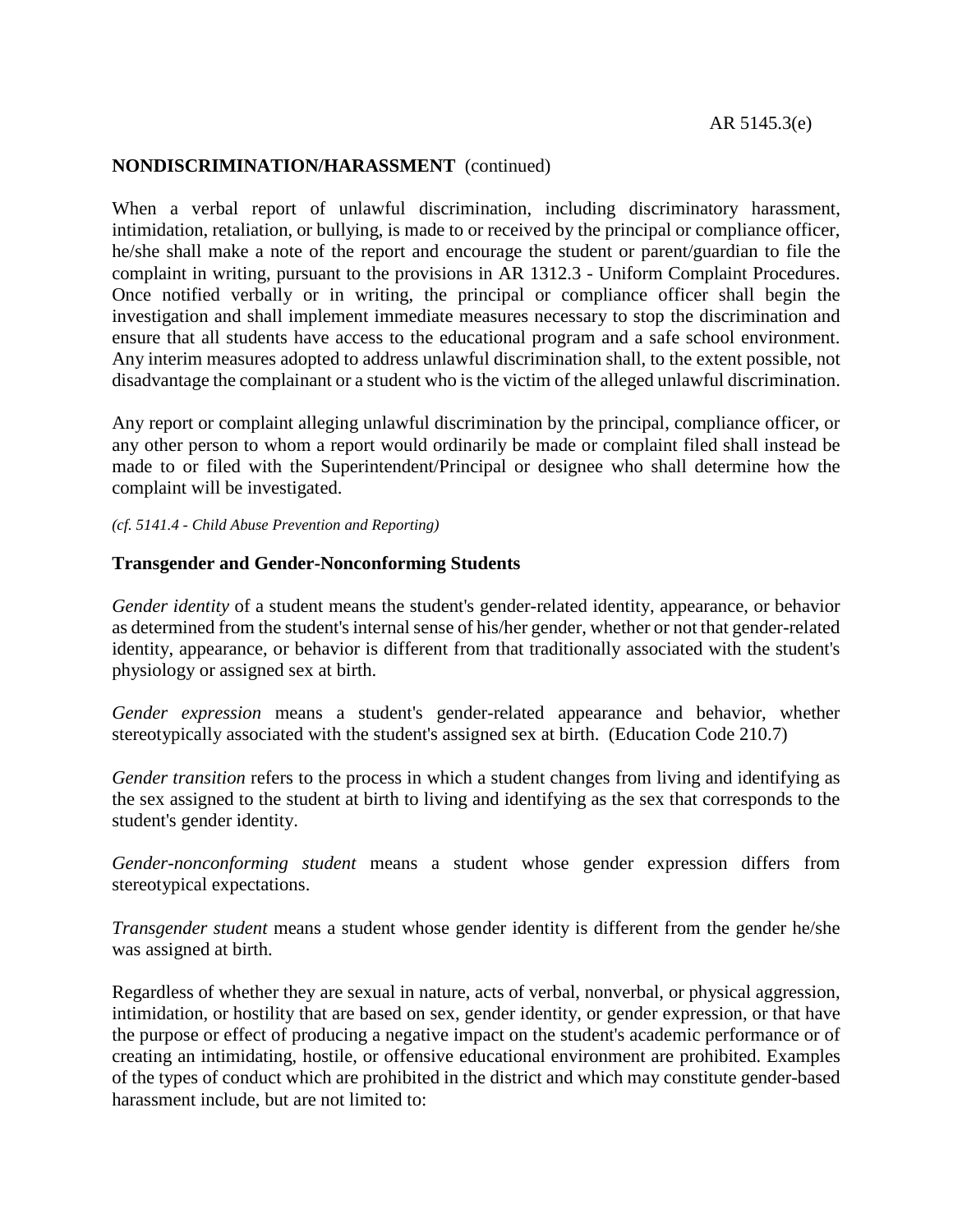- 1. Refusing to address a student by a name and the pronouns consistent with his/her gender identity
- 2. Disciplining or disparaging a student or excluding him/her from participating in activities for behavior or appearance that is consistent with his/her gender identity or that does not conform to stereotypical notions of masculinity or femininity, as applicable
- 3. Blocking a student's entry to the restroom that corresponds to his/her gender identity
- 4. Taunting a student because he/she participates in an athletic activity more typically favored by a student of the other sex
- 5. Revealing a student's transgender status to individuals who do not have a legitimate need for the information, without the student's consent
- 6. Use of gender-specific slurs
- 7. Physical assault of a student motivated by hostility toward him/her because of his/her gender, gender identity, or gender expression

The district's uniform complaint procedures (AR 1312.3) shall be used to report and resolve complaints alleging discrimination against transgender and gender-nonconforming students.

Examples of bases for complaints include, but are not limited to, the above list, as well as improper rejection by the district of a student's asserted gender identity, denial of access to facilities that correspond with a student's gender identity, improper disclosure of a student's transgender status, discriminatory enforcement of a dress code, and other instances of gender-based harassment.

To ensure that transgender and gender-nonconforming students are afforded the same rights, benefits, and protections provided to all students by law and Board policy, the district shall address each situation on a case-by-case basis, in accordance with the following guidelines:

1. Right to privacy: A student's transgender or gender-nonconforming status is his/her private information and the district shall only disclose the information to others with the student's prior written consent, except when the disclosure is otherwise required by law or when the district has compelling evidence that disclosure is necessary to preserve the student's physical or mental well-being. In any case, the district shall only allow disclosure of a student's personally identifiable information to employees with a legitimate educational interest as determined by the district pursuant to 34 CFR 99.31. Any district employee to whom a student's transgender or gender-nonconforming status is disclosed shall keep the student's information confidential. When disclosure of a student's gender identity is made to a district employee by a student, the employee shall seek the student's permission to notify the compliance officer. If the student refuses to give permission, the employee shall keep the state of the state of the state of the state of the state of the state of the state of the state of the state of the state of the state of the state of the state of the state of the state of the state of the state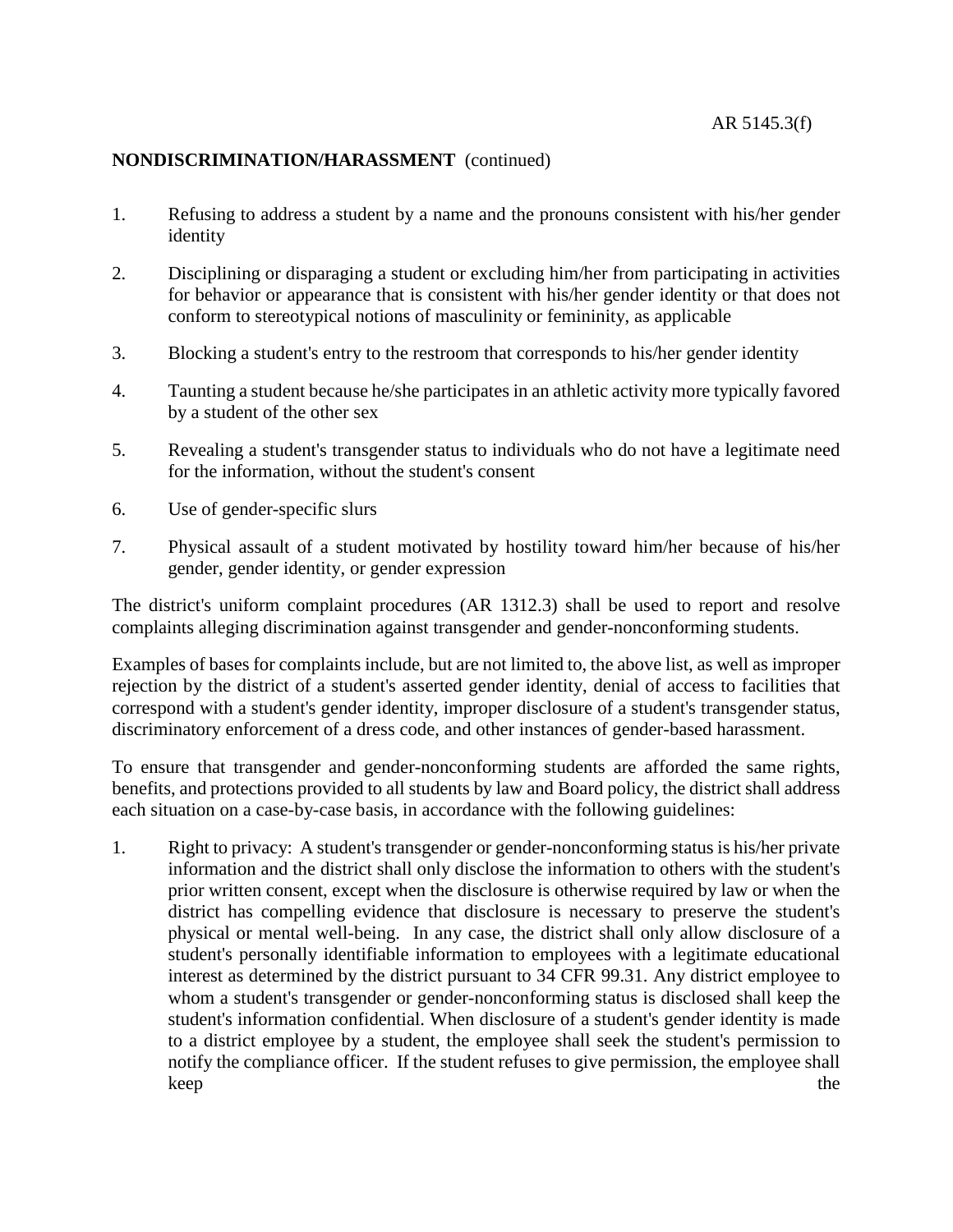student's information confidential, unless he/she is required to disclose or report the student's information pursuant to this administrative regulation, and shall inform the student that honoring the student's request may limit the district's ability to meet the student's needs related to his/her status as a transgender or gender-nonconforming student. If the student permits the employee to notify the compliance officer, the employee shall do so within three school days.

As appropriate given the student's need for support, the compliance officer may discuss with the student any need to disclose the student's transgender or gender-nonconformity status or gender identity or gender expression to his/her parents/guardians and/or others, including other students, teacher(s), or other adults on campus. The district shall offer support services, such as counseling, to students who wish to inform their parents/guardians of their status and desire assistance in doing so.

*(cf. 1340 - Access to District Records) (cf. 3580 - District Records)*

- 2. Determining a Student's Gender Identity: The compliance officer shall accept the student's assertion of his/her gender identity and begin to treat the student consistent with his/her gender identity unless district personnel present a credible and supportable basis for believing that the student's assertion is for an improper purpose.
- 3. Addressing a Student's Transition Needs: The compliance officer shall arrange a meeting with the student and, if appropriate, his/her parents/guardians to identify and develop strategies for ensuring that the student's access to education programs and activities is maintained. The meeting shall discuss the transgender or gender-nonconforming student's rights and how those rights may affect and be affected by the rights of other students and shall address specific subjects related to the student's access to facilities and to academic or educational support programs, services, or activities, including, but not limited to, sports and other competitive endeavors. In addition, the compliance officer shall identify specific school employee(s) to whom the student may report any problem related to his/her status as a transgender or gender-nonconforming individual, so that prompt action can be taken to address it. Alternatively, if appropriate and desired by the student, the school may form a support team for the student that will meet periodically to assess whether the arrangements for the student are meeting his/her educational needs and providing equal access to programs and activities, educate appropriate staff about the student's transition, and serve as a resource to the student to better protect the student from gender-based discrimination.
- 4. Accessibility to Sex-Segregated Facilities, Programs, and Activities: When the district maintains sex-segregated facilities, such as restrooms and locker rooms, or offers sexsegregated programs and activities, such as physical education classes, intermural sports, and interscholastic athletic programs, students shall be permitted to